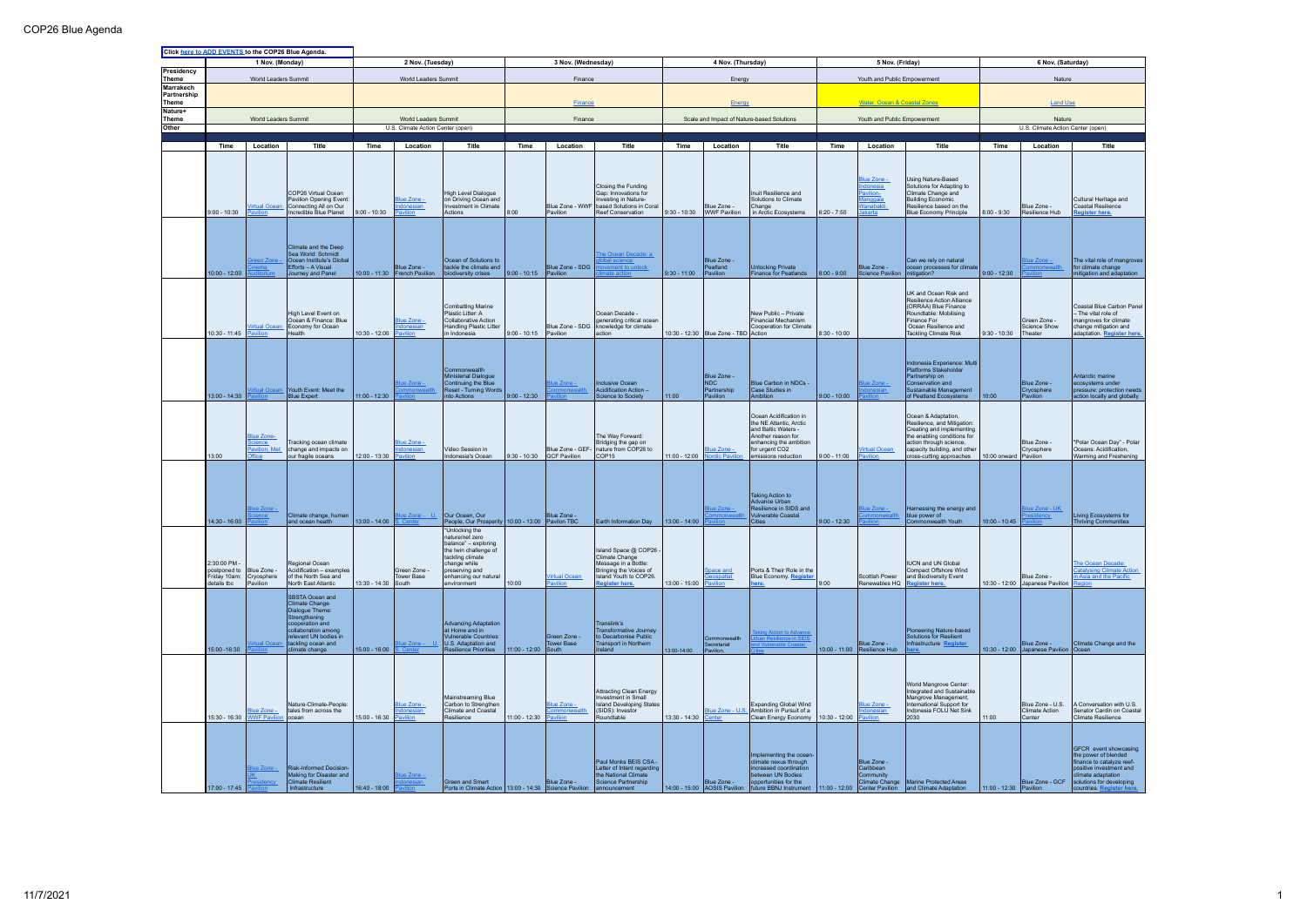|                          |                 |                                              | Click here to ADD EVENTS to the COP26 Blue Agenda.                                                                      |      |                                                           |       | 3 Nov. (Wednesday)     |                                                              |                                                                                                                                                                 | 4 Nov. (Thursday)         |                                       |                                                                                                                                           |                         |                                                                                         |                                                                                                                                                         | 6 Nov. (Saturday)        |                                                                 |                                                                                                                                     |
|--------------------------|-----------------|----------------------------------------------|-------------------------------------------------------------------------------------------------------------------------|------|-----------------------------------------------------------|-------|------------------------|--------------------------------------------------------------|-----------------------------------------------------------------------------------------------------------------------------------------------------------------|---------------------------|---------------------------------------|-------------------------------------------------------------------------------------------------------------------------------------------|-------------------------|-----------------------------------------------------------------------------------------|---------------------------------------------------------------------------------------------------------------------------------------------------------|--------------------------|-----------------------------------------------------------------|-------------------------------------------------------------------------------------------------------------------------------------|
| Presidency<br>Theme      |                 | 1 Nov. (Monday)<br>World Leaders Summit      |                                                                                                                         |      | 2 Nov. (Tuesday)<br>World Leaders Summit                  |       |                        | Finance                                                      |                                                                                                                                                                 |                           | Energy                                |                                                                                                                                           |                         | 5 Nov. (Friday)<br>Youth and Public Empowerment                                         |                                                                                                                                                         |                          | Nature                                                          |                                                                                                                                     |
| Marrakech<br>Partnership |                 |                                              |                                                                                                                         |      |                                                           |       |                        |                                                              |                                                                                                                                                                 |                           |                                       |                                                                                                                                           |                         |                                                                                         |                                                                                                                                                         |                          |                                                                 |                                                                                                                                     |
| Theme<br>Nature+         |                 |                                              |                                                                                                                         |      |                                                           |       |                        | <b>Finance</b>                                               |                                                                                                                                                                 |                           | Energy                                |                                                                                                                                           |                         | <b>Water, Ocean &amp; Coastal Zones</b>                                                 |                                                                                                                                                         |                          | <b>Land Use</b>                                                 |                                                                                                                                     |
| Theme<br>Other           |                 | World Leaders Summit                         |                                                                                                                         |      | World Leaders Summit<br>U.S. Climate Action Center (open) |       |                        | Finance                                                      |                                                                                                                                                                 |                           |                                       | Scale and Impact of Nature-based Solutions                                                                                                |                         | Youth and Public Empowerment                                                            |                                                                                                                                                         |                          | Nature<br>U.S. Climate Action Center (open)                     |                                                                                                                                     |
|                          | Time            | Location                                     | Title                                                                                                                   | Time | Location                                                  | Title | Time                   | Location                                                     | <b>Title</b>                                                                                                                                                    | Time                      | Location                              | Title                                                                                                                                     | Time                    | Location                                                                                | Title                                                                                                                                                   | Time                     | Location                                                        | Title                                                                                                                               |
|                          | $20:00 - 21:00$ | <b>Blue Zone -</b><br>Presidency<br>Pavilion | LDCs and SIDS: What<br>Does it Take to Put the<br>Most ClimateVulnerable<br>at the Heart of the<br>UNFCCC Negotiations? |      |                                                           |       | 13:00 - 16:30          | <b>Blue Zone -</b><br><b>Commonwealth</b><br><b>Pavilion</b> | Accelerating solutions for<br>post-COP26: financing<br>ocean resilience as a<br>priority for climate action                                                     | 15:00 - 16:30 Pavilion    | Blue Zone -<br>Japanese               | <b>Stemming the Tide:</b><br>nnovative Tools and<br><b>Actions to Aid Coastal</b><br><b>City Adaption and</b><br><b>mprove Resilience</b> | 11:00                   | Blue Zone -<br><b>WWF Pavilion</b>                                                      | Climate Front Liners:<br>Coastal Communities in<br>Implementation of the Paris<br>Agreement (NDC and NAP)<br>in Small Island Developing<br>States       | 11:00 - 11:45            | Blue Zone - UK<br>Presidency<br>Pavilion                        | Our Vision for Healthy<br>Oceans - UK Overseas<br>Territories                                                                       |
|                          |                 |                                              |                                                                                                                         |      |                                                           |       |                        | Blue Zone -                                                  | Building Resilience and<br>Growing Ambition to<br><b>Support Vulnerable</b><br>13:15 - 14:30 Multimedia Studio Urban Communities                                | 15:00 - 16:15 Studio 3    | Room:<br>Multimedia                   | <b>Ensuring biodiversity</b><br>benefits from Nature-<br>based solutions                                                                  | 11:30 - 12:30 Pavilion  |                                                                                         | Potential of offshore<br>renewable energy and<br>areen<br>Blue Zone - EU   hydrogen to power the<br>global energy transition                            | $11:30 - 12:30$          | lue Zone - U.S.<br>enter                                        | Ocean & Climate Ambition<br>national Partnership<br>n MPAs, Biodiversity and<br>mate Change                                         |
|                          |                 |                                              |                                                                                                                         |      |                                                           |       | 13:30 - 14:30          | Blue Zone - U.S.                                             | U.S. Efforts to Conserve<br>Global Forests and other<br><b>Critical Carbon Sinks</b>                                                                            | 15:00 - 16:15   Armadillo | Blue Zone -<br>Derwentwater,          | Managing Biofouling - A<br>Win-Win Solution to Help<br>Curb Climate Change &<br>Preserve Ocean<br>Biodiversity                            | 11:30 - 13:00 Pavillion |                                                                                         | Launch Event: "Roadmap<br>to Integrate Offshore<br>Renewable Energy into a<br>Climate-Smart Marine<br>Blue Zone - Wind Spatial Plan". Register<br>here. | 11:30 - 12:45 Auditorium | Blue Zone -<br>Lomond                                           | Mobilizing ocean-climate<br>action at all levels for<br>increase climate ambition                                                   |
|                          |                 |                                              |                                                                                                                         |      |                                                           |       | 13:30 - 15:00 Theatre  | Green Zone -<br>Science Show                                 | Inuit Knowledge,<br>Innovation and<br>Infrastructure - Inuit<br>youth perspectives on<br>infrastructure for<br>adaptation and resilience 15:00 - 16:15 Pavilion |                           | Blue Zone -<br>Japanese               | temming the Tide:<br>novative Tools and<br>ctions to Aid Coasta<br><b>City Adaption and</b><br><b>nprove Resilience</b>                   | 12:00 - 13:00 Pavilion  | Blue Zone - Zone<br>D, PV63, The<br>Bellona<br>Foundation                               | The Need for U.S.<br>vestments in Ocean<br><b>ustice Solutions</b>                                                                                      | $11:30 - 12:45$          | Blue Zone -<br>Multimedia Studio                                | Accelerating Along the<br>Pathway to Net-Zero with<br>Large-Scale Carbon<br>Dioxide Removal &<br>Storage                            |
|                          |                 |                                              |                                                                                                                         |      |                                                           |       | 14:00 - 14:45          | <b>Blue Zone - UK</b><br>Presidency<br>avilion               | Closing the Protection<br>Gap: How Disaster<br>Finance Partnerships<br>Can<br>Protect More People on<br>the Frontline of the<br><b>Climate Crisis</b>           | 15:00 - 16:30 Pavilion    | Blue Zone -<br>Comonwealth            | Corals and climate<br>change; addressing<br>threats through global,<br>national, and local<br>approaches                                  |                         | The Lighthouse,<br>Gallery 1, 11<br>Mitchell Lane,<br>12:00 - 14:00 Glasgow G1 3NU here | The Ocean and Climate<br>Justice: Impact, Adaptation<br>and Mitigation Register                                                                         | $11:30 - 13:00$          | Blue Zone -<br>Cryosphere<br>Pavilion, SECC<br>Hall 4, Stand 44 | Will the Arctic Warm or<br>Cool? Register here.                                                                                     |
|                          |                 |                                              |                                                                                                                         |      |                                                           |       | $15:00 - 16:15$        | Blue Zone -                                                  | Antarctica & Overshoot<br>Scenarios: Risks of<br>Multimedia Studio   Irreversible Sea-level<br><b>Rise</b>                                                      | 15:30 - 17:00 Auditorium  | Green Zone -<br>Cinema                | Hydro: Powering a Net<br>Zero Future                                                                                                      | 12:00                   | ivestream on<br>outube                                                                  | The Wildlife Trusts COP26<br>Daily Update - Oceans                                                                                                      | 12:30                    | Blue Zone -<br>French Pavilion                                  | Nature and Climate: 30x30<br>opportunities for Global<br>Action on Nature & Climate                                                 |
|                          |                 |                                              |                                                                                                                         |      |                                                           |       | 15:30 - 16:00 Pavilion | Blue Zone - EU                                               | Climate change<br>mitigation and adaptation<br>through coastal<br>ecosystems conservation<br>and restoration. Register                                          | 16:00-17:00<br><b>PM</b>  | Blue Zone -<br><b>Jordic Pavilion</b> | Ocean Connections from<br>the Arctic across the<br>globe Register here.                                                                   | 13:00                   | TBD                                                                                     | The Potential Role of<br>Ocean-Based Carbon<br>Removal Approaches in<br>Combatting Climate<br>Change Register here.                                     |                          | Blue Zone -<br>13:00 - 14:00 Australian Pavilion Register here. | International Partnership<br>for Blue Carbon: Working<br>together to deliver<br>outcomes for climate, the<br>environment and people |
|                          |                 |                                              |                                                                                                                         |      |                                                           |       | 16:00 - 16:15 Center   | Blue Zone - U.S.                                             | NASA Hyperwall<br>Presentation: Satellite<br>View of the Blue<br>Economy                                                                                        | 16:30 - 17:45 Pavilion    | ue Zone - UK<br><u>sidency</u>        | Accelerating the<br>Deployment of Offshore<br>Wind in Emerging<br>Markets                                                                 | 13:15                   | Pavilion                                                                                | <b>Blue Food: Businesses</b><br>bridging nutrition needs<br>Blue Zone - SDG with climate action<br><b>Register here.</b>                                | 13:15 - 14:30 Armadillo  | Blue Zone -<br>Derwentwater,                                    | Towards a Shared Blue<br>Prosperity Under Changing<br><b>Climate</b>                                                                |
|                          |                 |                                              |                                                                                                                         |      |                                                           |       | 16:45 - 18:00          | Blue Zone -<br>Multimedia Studio                             | Toward Net-Zero<br>Emission Pathways<br>Using the Circular<br>Carbon Economy<br>Framework                                                                       | 16:45 - 18:00 Armadillo   | Blue Zone -<br>Derwentwater,          | Ocean Solutions:<br>Coordination &<br>Collaboration for Ocean<br>Based Mitigation and<br>Adaptation                                       | 13:20 - 14:40           | Blue Zone -<br>donesian<br>Pavilion                                                     | Knowledge platform fits for<br>all: An all-in-one solution to<br>exchange information on<br>tropical peatlands                                          | 14:00 - 15:30 Auditorium | Green Zone -<br>Cinema                                          | Hear from Steve Backshall<br>and watch exclusive<br>screening of 'Shark with<br>Steve Backshall'                                    |
|                          |                 |                                              |                                                                                                                         |      |                                                           |       | 17:00 - 18:00          | Blue Zone -<br><u>ivilion</u>                                | Financial policy shifts to<br>achieve the Paris<br>Agreement with a focus<br>on carbon pricing and<br>the circular economy                                      | 16:45 - 18:00 Studio 3    | Blue Zone -<br>Multimedia             | <b>Aligning Export Finance</b><br>with the Paris<br>Agreement: High Time to<br>Phase out Fossil Fuels                                     | BC)                     | 4:30 - 17:30 Blue Zone -<br><b>Action Room 1</b>                                        | Ocean Action Day:<br>Roundtable on inclusive<br>ocean management for<br><b>Sustainability</b>                                                           | 14:15                    | Blue Zone - SDG<br>Pavilion                                     | Seaweed as a Nature-<br>based Climate Solution<br><b>jister here</b>                                                                |
|                          |                 |                                              |                                                                                                                         |      |                                                           |       |                        |                                                              | 14th Nairobi Work<br>Programme (NWP) Focal<br>Point Forum on<br>biodiversity and climate<br>18:00 - 20:45   Blue Zone (TBD)   change adaptation                 | 18:30 - 19:45 Studio 3    | Blue Zone -<br>Multimedia             | Blue Carbon Protections 14:30 - 17:30 Blue Zone -<br>in NDCs                                                                              | TBC)                    | Action Room 1                                                                           | <b>Ocean Action Day:</b><br>Roundtable 1: Ocean for<br><b>Climate: Coastal and</b><br>marine Nature-based<br>Solutions                                  | 14:30 - 16:00 Pavilion   | Blue Zone -<br>Cryosphere                                       | Ocean Acidification in the<br>Polar regions: Poles apart,<br>but not polar opposites                                                |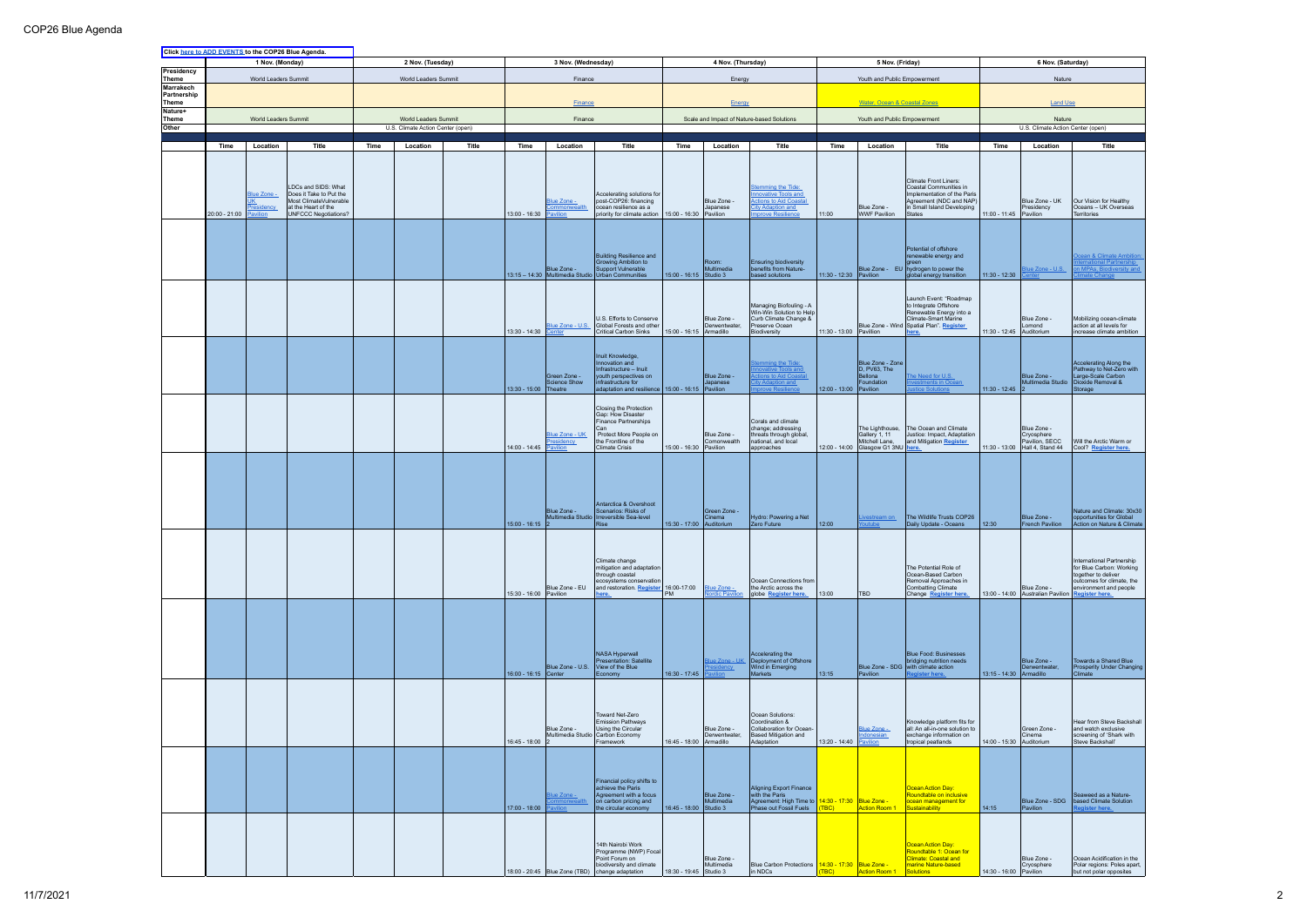| Click here to ADD EVENTS to the COP26 Blue Agenda. |      |                      |       |      |                                   |       |      |                                |                                                      |      |                   |                                            |                        |                                                   |                                                                       |                           |                                                  |                                                                 |
|----------------------------------------------------|------|----------------------|-------|------|-----------------------------------|-------|------|--------------------------------|------------------------------------------------------|------|-------------------|--------------------------------------------|------------------------|---------------------------------------------------|-----------------------------------------------------------------------|---------------------------|--------------------------------------------------|-----------------------------------------------------------------|
|                                                    |      | 1 Nov. (Monday)      |       |      | 2 Nov. (Tuesday)                  |       |      | 3 Nov. (Wednesday)             |                                                      |      | 4 Nov. (Thursday) |                                            |                        | 5 Nov. (Friday)                                   |                                                                       |                           | 6 Nov. (Saturday)                                |                                                                 |
| Presidency                                         |      |                      |       |      |                                   |       |      |                                |                                                      |      |                   |                                            |                        |                                                   |                                                                       |                           |                                                  |                                                                 |
| Theme<br>Marrakech                                 |      | World Leaders Summit |       |      | World Leaders Summit              |       |      | Finance                        |                                                      |      | Energy            |                                            |                        | Youth and Public Empowerment                      |                                                                       |                           | Nature                                           |                                                                 |
| Partnership                                        |      |                      |       |      |                                   |       |      |                                |                                                      |      |                   |                                            |                        |                                                   |                                                                       |                           |                                                  |                                                                 |
| Theme<br>Nature+                                   |      |                      |       |      |                                   |       |      | <b>Finance</b>                 |                                                      |      | Energy            |                                            |                        | <b>Water, Ocean &amp; Coastal Zones</b>           |                                                                       |                           | <b>Land Use</b>                                  |                                                                 |
| Theme                                              |      | World Leaders Summit |       |      | World Leaders Summit              |       |      | Finance                        |                                                      |      |                   | Scale and Impact of Nature-based Solutions |                        | Youth and Public Empowerment                      |                                                                       |                           | Nature                                           |                                                                 |
| Other                                              |      |                      |       |      | U.S. Climate Action Center (open) |       |      |                                |                                                      |      |                   |                                            |                        |                                                   |                                                                       |                           | U.S. Climate Action Center (open)                |                                                                 |
|                                                    | Time | Location             | Title | Time | Location                          | Title | Time | Location                       | Title                                                | Time | Location          | Title                                      | Time                   | Location                                          | Title                                                                 | Time                      | Location                                         | Title                                                           |
|                                                    |      |                      |       |      |                                   |       |      |                                |                                                      |      |                   |                                            |                        |                                                   |                                                                       |                           |                                                  |                                                                 |
|                                                    |      |                      |       |      |                                   |       |      |                                |                                                      |      |                   |                                            |                        |                                                   |                                                                       |                           |                                                  |                                                                 |
|                                                    |      |                      |       |      |                                   |       |      |                                |                                                      |      |                   |                                            |                        |                                                   |                                                                       |                           |                                                  |                                                                 |
|                                                    |      |                      |       |      |                                   |       |      |                                | Policy dialogue to                                   |      |                   |                                            |                        |                                                   |                                                                       |                           |                                                  | The Ocean Decade:<br>Unlocking investment in                    |
|                                                    |      |                      |       |      |                                   |       |      | Blue Zone -<br>Korean Pavilion | strengthen blue carbon's<br>contribution to the NDCs |      |                   |                                            |                        | Blue Zone -<br>14:30 - 17:15 Action Room 1        | Ocean Solutions for a<br>resilient, net-zero future                   |                           | Blue Zone -<br>14:30 - 16:15   Moroccan Pavilion | ocean science for climate<br>ction                              |
|                                                    |      |                      |       |      |                                   |       |      |                                |                                                      |      |                   |                                            |                        |                                                   |                                                                       |                           |                                                  |                                                                 |
|                                                    |      |                      |       |      |                                   |       |      |                                |                                                      |      |                   |                                            |                        |                                                   |                                                                       |                           |                                                  |                                                                 |
|                                                    |      |                      |       |      |                                   |       |      |                                |                                                      |      |                   |                                            |                        |                                                   |                                                                       |                           |                                                  | Carbon Conservation &                                           |
|                                                    |      |                      |       |      |                                   |       |      |                                |                                                      |      |                   |                                            |                        |                                                   |                                                                       |                           |                                                  | Sequestration in Ocean:                                         |
|                                                    |      |                      |       |      |                                   |       |      |                                |                                                      |      |                   |                                            |                        |                                                   | Side event for Arctic/Black<br>Carbon in Cryosphere                   |                           | Blue Zone -<br>Derwentwater,                     | Nature-Based &<br>Technology Solutions<br>(World Ocean Council) |
|                                                    |      |                      |       |      |                                   |       |      |                                |                                                      |      |                   |                                            | 14:30                  | Blue Zone                                         | Roundtable on the                                                     | 15:00 - 16:15 Armadillo   |                                                  |                                                                 |
|                                                    |      |                      |       |      |                                   |       |      |                                |                                                      |      |                   |                                            |                        |                                                   | UNFCCC Subsidiary Body                                                |                           |                                                  |                                                                 |
|                                                    |      |                      |       |      |                                   |       |      |                                |                                                      |      |                   |                                            |                        |                                                   | for Scientific and<br>Technological Advice<br>(SBSTA) Ocean & Climate |                           |                                                  |                                                                 |
|                                                    |      |                      |       |      |                                   |       |      |                                |                                                      |      |                   |                                            |                        |                                                   | Change Dialogue. Theme:                                               |                           |                                                  | Breaking the Mould:<br>Investment Tools for the                 |
|                                                    |      |                      |       |      |                                   |       |      |                                |                                                      |      |                   |                                            |                        | Virutal Ocean                                     | Strengthening cooperation<br>and collaboration among                  |                           | Blue Zone -                                      | leu<br>to Pivot Towards                                         |
|                                                    |      |                      |       |      |                                   |       |      |                                |                                                      |      |                   |                                            | 15:00 - 15:40 Pavilion |                                                   | relevant UN bodies in                                                 | 16:00 - 17:00 EU Pavilion |                                                  | Sustainable Plastics                                            |
|                                                    |      |                      |       |      |                                   |       |      |                                |                                                      |      |                   |                                            |                        |                                                   |                                                                       |                           |                                                  |                                                                 |
|                                                    |      |                      |       |      |                                   |       |      |                                |                                                      |      |                   |                                            |                        |                                                   |                                                                       |                           |                                                  |                                                                 |
|                                                    |      |                      |       |      |                                   |       |      |                                |                                                      |      |                   |                                            |                        |                                                   |                                                                       |                           |                                                  |                                                                 |
|                                                    |      |                      |       |      |                                   |       |      |                                |                                                      |      |                   |                                            |                        | <b>Blue Zone -</b>                                | UN Oceans: Ocean Action                                               |                           | Blue Zone - U.S.                                 | NASA Hyperwall<br>Presentation: Ocean                           |
|                                                    |      |                      |       |      |                                   |       |      |                                |                                                      |      |                   |                                            |                        | $15:00 - 16:15$ Clyde Auditorium = Climate Action |                                                                       | 17:30 - 17:45 Center      |                                                  | Ecology                                                         |
|                                                    |      |                      |       |      |                                   |       |      |                                |                                                      |      |                   |                                            |                        |                                                   |                                                                       |                           |                                                  |                                                                 |
|                                                    |      |                      |       |      |                                   |       |      |                                |                                                      |      |                   |                                            |                        |                                                   |                                                                       |                           |                                                  |                                                                 |
|                                                    |      |                      |       |      |                                   |       |      |                                |                                                      |      |                   |                                            |                        |                                                   | Refreeze The Arctic:                                                  |                           |                                                  |                                                                 |
|                                                    |      |                      |       |      |                                   |       |      |                                |                                                      |      |                   |                                            |                        | Blue Zone -<br>Multimedia                         | Inreasing our Ambition to<br>Maintain a Safe and Stable               |                           | Blue Zone -<br><b>UNDESA</b>                     | Fostering Island-led local<br>Action into Global                |
|                                                    |      |                      |       |      |                                   |       |      |                                |                                                      |      |                   |                                            | 15:00 - 16:15 Studio 1 |                                                   | Climate                                                               | 18:00                     | Pavilion/SIDS                                    | Coalitions                                                      |
|                                                    |      |                      |       |      |                                   |       |      |                                |                                                      |      |                   |                                            |                        |                                                   |                                                                       |                           |                                                  |                                                                 |
|                                                    |      |                      |       |      |                                   |       |      |                                |                                                      |      |                   |                                            |                        |                                                   |                                                                       |                           |                                                  |                                                                 |
|                                                    |      |                      |       |      |                                   |       |      |                                |                                                      |      |                   |                                            |                        |                                                   |                                                                       |                           |                                                  |                                                                 |
|                                                    |      |                      |       |      |                                   |       |      |                                |                                                      |      |                   |                                            |                        |                                                   |                                                                       |                           |                                                  | A Natural Response to                                           |
|                                                    |      |                      |       |      |                                   |       |      |                                |                                                      |      |                   |                                            |                        | Blue Zone -<br><b>Commonwealth</b>                | Antigua and Barbuda:<br>Transitioning to the Blue                     |                           | Blue Zone - U.S.                                 | Climate Change:<br>Integrating Nature-Based                     |
|                                                    |      |                      |       |      |                                   |       |      |                                |                                                      |      |                   |                                            | 15:00 - 16:30          | <b>Pavilion</b>                                   | Economy                                                               | 18:00 - 19:00 Center      |                                                  | Solutions into NDCs                                             |
|                                                    |      |                      |       |      |                                   |       |      |                                |                                                      |      |                   |                                            |                        |                                                   |                                                                       |                           |                                                  |                                                                 |
|                                                    |      |                      |       |      |                                   |       |      |                                |                                                      |      |                   |                                            |                        |                                                   |                                                                       |                           |                                                  |                                                                 |
|                                                    |      |                      |       |      |                                   |       |      |                                |                                                      |      |                   |                                            |                        | Blue Zone -<br>Multimedia                         | Refreeze The Arctic:<br>Increasing our ambition to                    |                           | University of<br>Strathclyde's                   |                                                                 |
|                                                    |      |                      |       |      |                                   |       |      |                                |                                                      |      |                   |                                            |                        | Studio 1, South                                   | maintain a safe and stable                                            |                           | Technology &                                     | Shaping the Future of                                           |
|                                                    |      |                      |       |      |                                   |       |      |                                |                                                      |      |                   |                                            | 15:00                  | Downs                                             | climate                                                               | All Day                   | Innovation Centre Shipping                       |                                                                 |
|                                                    |      |                      |       |      |                                   |       |      |                                |                                                      |      |                   |                                            |                        |                                                   |                                                                       |                           |                                                  |                                                                 |
|                                                    |      |                      |       |      |                                   |       |      |                                |                                                      |      |                   |                                            |                        |                                                   |                                                                       |                           |                                                  |                                                                 |
|                                                    |      |                      |       |      |                                   |       |      |                                |                                                      |      |                   |                                            |                        |                                                   |                                                                       |                           |                                                  |                                                                 |
|                                                    |      |                      |       |      |                                   |       |      |                                |                                                      |      |                   |                                            |                        | Blue Zone -                                       | Archipelagic and Island<br>States (AIS) Forum: Blue                   |                           |                                                  |                                                                 |
|                                                    |      |                      |       |      |                                   |       |      |                                |                                                      |      |                   |                                            | 16:40 - 18:00 Pavilion | Indonesian                                        | Financing Strategies                                                  |                           |                                                  |                                                                 |
|                                                    |      |                      |       |      |                                   |       |      |                                |                                                      |      |                   |                                            |                        |                                                   |                                                                       |                           |                                                  |                                                                 |
|                                                    |      |                      |       |      |                                   |       |      |                                |                                                      |      |                   |                                            |                        |                                                   |                                                                       |                           |                                                  |                                                                 |
|                                                    |      |                      |       |      |                                   |       |      |                                |                                                      |      |                   |                                            |                        |                                                   | <b>COP26 Presidency Ocean</b>                                         |                           |                                                  |                                                                 |
|                                                    |      |                      |       |      |                                   |       |      |                                |                                                      |      |                   |                                            |                        |                                                   | <b>Action Ministerial Event -</b><br>'A Call For Ocean Action:        |                           |                                                  |                                                                 |
|                                                    |      |                      |       |      |                                   |       |      |                                |                                                      |      |                   |                                            |                        |                                                   | <b>Towards Ocean Health</b>                                           |                           |                                                  |                                                                 |
|                                                    |      |                      |       |      |                                   |       |      |                                |                                                      |      |                   |                                            | 17:30 - 19:15          |                                                   | <b>And Resilience'</b>                                                |                           |                                                  |                                                                 |
|                                                    |      |                      |       |      |                                   |       |      |                                |                                                      |      |                   |                                            |                        |                                                   |                                                                       |                           |                                                  |                                                                 |
|                                                    |      |                      |       |      |                                   |       |      |                                |                                                      |      |                   |                                            |                        |                                                   |                                                                       |                           |                                                  |                                                                 |
|                                                    |      |                      |       |      |                                   |       |      |                                |                                                      |      |                   |                                            |                        |                                                   |                                                                       |                           |                                                  |                                                                 |
|                                                    |      |                      |       |      |                                   |       |      |                                |                                                      |      |                   |                                            |                        |                                                   |                                                                       |                           |                                                  |                                                                 |
|                                                    |      |                      |       |      |                                   |       |      |                                |                                                      |      |                   |                                            |                        | Blue Zone -                                       |                                                                       |                           |                                                  |                                                                 |
|                                                    |      |                      |       |      |                                   |       |      |                                |                                                      |      |                   |                                            | 18:00                  | Cryosphere<br>Pavilion                            | Arctic Sea Ice                                                        |                           |                                                  |                                                                 |
|                                                    |      |                      |       |      |                                   |       |      |                                |                                                      |      |                   |                                            |                        |                                                   |                                                                       |                           |                                                  |                                                                 |
|                                                    |      |                      |       |      |                                   |       |      |                                |                                                      |      |                   |                                            |                        |                                                   |                                                                       |                           |                                                  |                                                                 |
|                                                    |      |                      |       |      |                                   |       |      |                                |                                                      |      |                   |                                            |                        |                                                   |                                                                       |                           |                                                  |                                                                 |
|                                                    |      |                      |       |      |                                   |       |      |                                |                                                      |      |                   |                                            |                        |                                                   |                                                                       |                           |                                                  |                                                                 |
|                                                    |      |                      |       |      |                                   |       |      |                                |                                                      |      |                   |                                            |                        |                                                   |                                                                       |                           |                                                  |                                                                 |
|                                                    |      |                      |       |      |                                   |       |      |                                |                                                      |      |                   |                                            | 19:00                  | Blue Zone (TBD) Reception                         | Ocean Action Day Evening                                              |                           |                                                  |                                                                 |
|                                                    |      |                      |       |      |                                   |       |      |                                |                                                      |      |                   |                                            |                        |                                                   |                                                                       |                           |                                                  |                                                                 |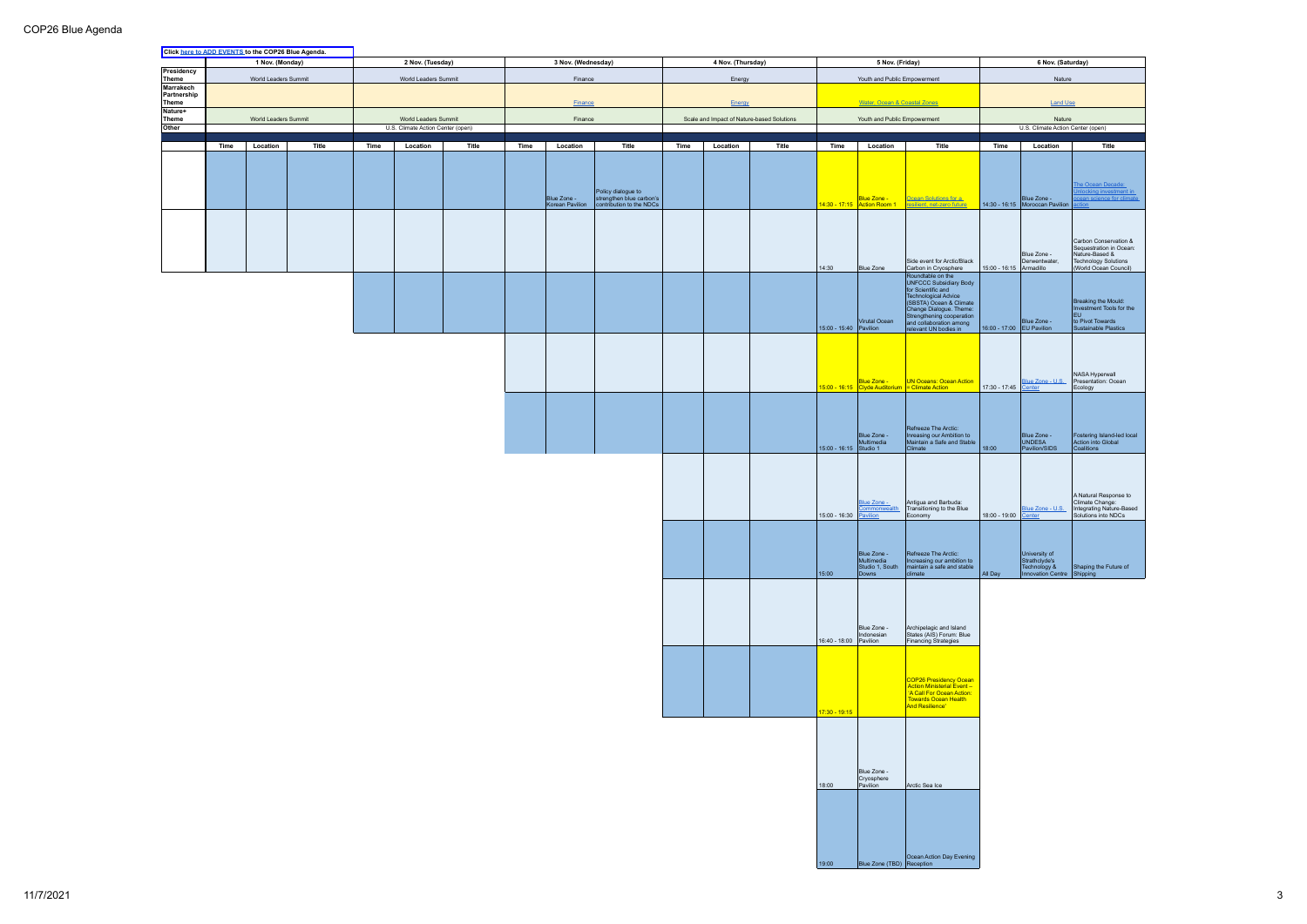|                                   |      | Click here to ADD EVENTS to the COP26 Blue Agenda. |       |      |                                   |       |      |                    |       |      |                                            |       |      |                                         |                                                                         |        |                                   |       |  |
|-----------------------------------|------|----------------------------------------------------|-------|------|-----------------------------------|-------|------|--------------------|-------|------|--------------------------------------------|-------|------|-----------------------------------------|-------------------------------------------------------------------------|--------|-----------------------------------|-------|--|
|                                   |      | 1 Nov. (Monday)                                    |       |      | 2 Nov. (Tuesday)                  |       |      | 3 Nov. (Wednesday) |       |      | 4 Nov. (Thursday)                          |       |      | 5 Nov. (Friday)                         |                                                                         |        | 6 Nov. (Saturday)                 |       |  |
| Presidency<br>Theme               |      | World Leaders Summit                               |       |      | World Leaders Summit              |       |      | Finance            |       |      | Energy                                     |       |      | Youth and Public Empowerment            |                                                                         | Nature |                                   |       |  |
| Marrakech<br>Partnership<br>Theme |      |                                                    |       |      |                                   |       |      | <b>Finance</b>     |       |      | Energy                                     |       |      | <b>Water, Ocean &amp; Coastal Zones</b> |                                                                         |        | <b>Land Use</b>                   |       |  |
| Nature+<br>Theme                  |      | World Leaders Summit                               |       |      | World Leaders Summit              |       |      | Finance            |       |      | Scale and Impact of Nature-based Solutions |       |      | Youth and Public Empowerment            |                                                                         | Nature |                                   |       |  |
| Other                             |      |                                                    |       |      | U.S. Climate Action Center (open) |       |      |                    |       |      |                                            |       |      |                                         |                                                                         |        | U.S. Climate Action Center (open) |       |  |
|                                   |      |                                                    |       |      |                                   |       |      |                    |       |      |                                            |       |      |                                         |                                                                         |        |                                   |       |  |
|                                   | Time | Location                                           | Title | Time | Location                          | Title | Time | Location           | Title | Time | Location                                   | Title | Time | Location                                | Title                                                                   | Time   | Location                          | Title |  |
|                                   |      |                                                    |       |      |                                   |       |      |                    |       |      |                                            |       |      | Blue Zone -<br>Australian<br>Pavilion   | Side Event: Designing Blue<br>Carbon Policy for<br>Sustainable Outcomes |        |                                   |       |  |

en Zone

Coastal Blue Carbon Panel: The vital role of mangroves for climate change mitigation and adaptation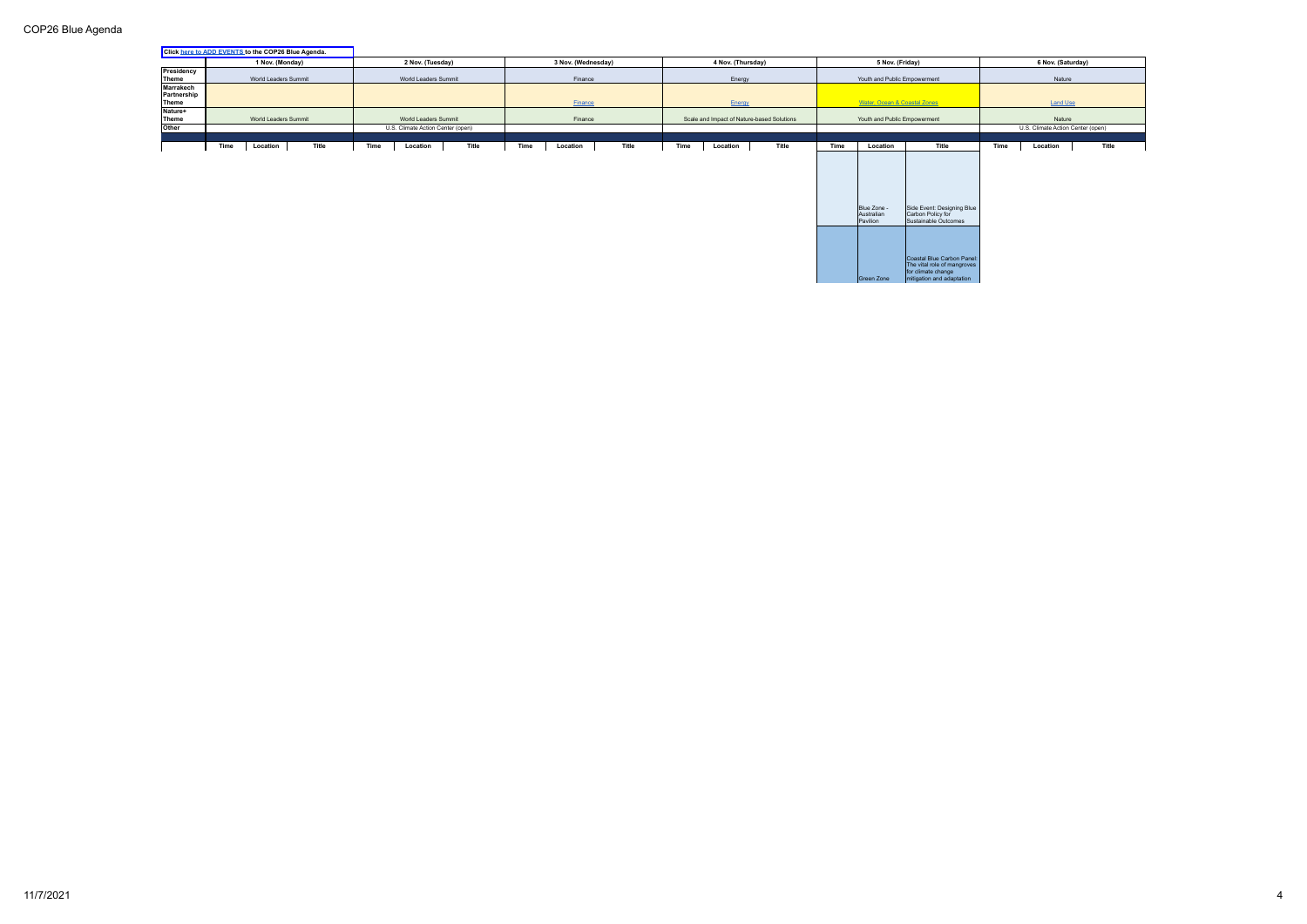|                        |                         |                                                                       | Click here to ADD EVENTS to the COP26 Blue Agenda.                                                                                                                                     |                 |                                                                                           |                                                                                                                                                              | 9 Nov. (Tuesday)     |                                              | 10 Nov. (Wednesday)                                                                                                                                                                                                   |                           |                                                                                                   |                                                                                                                                            |                        |                                                                              | 12 Nov. (Friday)                                                                                                                                                                                                              |                           |                                   |                                                                                                                                         |
|------------------------|-------------------------|-----------------------------------------------------------------------|----------------------------------------------------------------------------------------------------------------------------------------------------------------------------------------|-----------------|-------------------------------------------------------------------------------------------|--------------------------------------------------------------------------------------------------------------------------------------------------------------|----------------------|----------------------------------------------|-----------------------------------------------------------------------------------------------------------------------------------------------------------------------------------------------------------------------|---------------------------|---------------------------------------------------------------------------------------------------|--------------------------------------------------------------------------------------------------------------------------------------------|------------------------|------------------------------------------------------------------------------|-------------------------------------------------------------------------------------------------------------------------------------------------------------------------------------------------------------------------------|---------------------------|-----------------------------------|-----------------------------------------------------------------------------------------------------------------------------------------|
| Presidency             |                         | 7 Nov. (Sunday)                                                       |                                                                                                                                                                                        |                 | 8 Nov. (Mondav)                                                                           |                                                                                                                                                              |                      |                                              |                                                                                                                                                                                                                       |                           |                                                                                                   |                                                                                                                                            |                        | 11 Nov. (Thursday)                                                           |                                                                                                                                                                                                                               |                           |                                   |                                                                                                                                         |
| Theme<br>Marrakech     |                         |                                                                       |                                                                                                                                                                                        |                 | Adaptation, Loss and Damage                                                               |                                                                                                                                                              |                      | Gender: Science and Innovation               |                                                                                                                                                                                                                       |                           | Transport                                                                                         |                                                                                                                                            |                        | Cities, Regions & Built Environment                                          |                                                                                                                                                                                                                               |                           |                                   |                                                                                                                                         |
| Partnership<br>Theme   |                         |                                                                       |                                                                                                                                                                                        |                 | Resilience                                                                                |                                                                                                                                                              |                      | Industry                                     |                                                                                                                                                                                                                       |                           | <b>Transport</b>                                                                                  |                                                                                                                                            |                        | <b>Cities, Regions &amp; Built Environment</b>                               |                                                                                                                                                                                                                               |                           |                                   |                                                                                                                                         |
| Nature+                |                         |                                                                       |                                                                                                                                                                                        |                 |                                                                                           |                                                                                                                                                              |                      |                                              |                                                                                                                                                                                                                       |                           |                                                                                                   |                                                                                                                                            |                        |                                                                              |                                                                                                                                                                                                                               |                           |                                   |                                                                                                                                         |
| Theme<br><b>Others</b> |                         |                                                                       |                                                                                                                                                                                        |                 | U.S. Climate Action Center (open)                                                         |                                                                                                                                                              |                      | U.S. Climate Action Center (open)            |                                                                                                                                                                                                                       |                           | Water, Oceans and Coastal Zones                                                                   |                                                                                                                                            |                        |                                                                              |                                                                                                                                                                                                                               |                           |                                   |                                                                                                                                         |
|                        | Time                    | Location                                                              | Title                                                                                                                                                                                  | Time            | Location                                                                                  | Title                                                                                                                                                        | Time                 | Location                                     | Title                                                                                                                                                                                                                 | Time                      | Location                                                                                          | Title                                                                                                                                      | Time                   | Location                                                                     | Title                                                                                                                                                                                                                         | Time                      | Location                          | Title                                                                                                                                   |
|                        |                         |                                                                       |                                                                                                                                                                                        |                 |                                                                                           |                                                                                                                                                              |                      |                                              |                                                                                                                                                                                                                       |                           |                                                                                                   |                                                                                                                                            |                        |                                                                              |                                                                                                                                                                                                                               |                           |                                   |                                                                                                                                         |
|                        | $10:30 - 12:00$         | Green Zone -<br><b>Tower Base</b><br>South                            | Coast to coast: nature-<br>based solutions for<br>climate, biodiversity and<br>people - lessons learned<br>and stories from the<br>ground.                                             | $8:00 - 9:00$   | Blue Zone -<br>Science<br>Pavilion                                                        | Actions to increase<br>resilience to<br>climate disasters based on<br>human rights                                                                           | $1:30 - 4:00$        | <b>/irtual Ocean</b><br>Pavilion             | Gossip with Whales:<br><b>Exploring Ocean Science</b><br>through Applied Theatre.<br><b>Register here.</b>                                                                                                            | $8:30 - 9:30$             | The Climate<br>Pledge Theater                                                                     | Call to action for shipping'<br>decarbonization                                                                                            | $9:00 - 10:30$         | Blue Zone -<br><b>ndonesian</b><br>Pavilion                                  | Indonesia Experience:<br>Measuring CO2 Emission<br><b>Reduction from Raising</b><br>Peat Ground Water Level<br>to Support the Sustainable<br>Management of Peatland<br>Ecosystem and NDC<br>Achievement                       | $9:15 - 10:30$            |                                   | <b>Green Shipping</b><br>Corridors:<br>Launch of the<br>Clydebank<br>Declaration                                                        |
|                        | 11:30 - 12:00 Glasgow   | Hilton                                                                | Decarbonizing the<br>Transport Sector:<br>Pioneering approaches to<br>E-mobility (World Climate<br>Summit 2021)                                                                        | 8:00            | Blue Zone -<br>Press<br>Conference<br>Room Durdle<br>Door - Area D<br><b>Ground Floor</b> | Global Youth Taking<br>Action Against Seabed<br>Mining Press Conference                                                                                      | 8:00                 | House, 73<br>Glasgow                         | Ottoman Coffee Save the Ocean to Save<br>the Climate: Blue Carbon<br>Berkeley Street, Breakfast Briefing.<br>Register here.                                                                                           |                           | Blue Zone -<br>11:00 - 12:30 Nature Pavilion                                                      | Ocean Climate Action and<br>the Global Stocktake                                                                                           | 8:00                   | Press<br>Conference<br>Room Durdle<br>Door - Area D -<br><b>Ground Floor</b> | Youth Call for Ocean and<br>Climate Policy Action with<br>The Global Blue New Deal<br>Press Conference                                                                                                                        | 10:00                     |                                   | <b>Scottish Blue Carbon</b><br>orum: Session #5                                                                                         |
|                        | $11:30 - 13:00$         | Green Zone -<br><b>Science Show</b><br>Theatre                        | Arctic Free                                                                                                                                                                            | $9:00 - 10:30$  | Blue Zone - UK<br>Presidency<br>Pavilion                                                  | Climate Risk and<br>Adaptation: How We<br>Understand and Respond<br>Climate Change Hazards                                                                   | $8:30 - 9:30$        | Blue Zone - EU<br>Pavilion                   | The EU Ocean Day at<br>COP26                                                                                                                                                                                          |                           | Blue Zone -<br>13:00 - 14:30 Nature Pavilion                                                      | Beyond COP26-<br>Protecting Blue Nature                                                                                                    | $9:00 - 12:30$         | Blue Zone -<br><b>Commonweal</b><br>Pavilion                                 | Sharing critical lessons -<br>Mangroves, the<br>Commonwealth and<br>Rotary                                                                                                                                                    | 10:00 - 11:00 EU Pavilion | Blue Zone -                       | Climate mitigation in EU<br>and global shipping                                                                                         |
|                        | 12:00 - 13:00 The Ferry |                                                                       | Protecting the Planets<br>Oceans - EXTREME<br>Hangout                                                                                                                                  | $9:30 - 10:30$  | Blue Zone -<br>Nature Pavilion                                                            | <b>Scaling Carbon Removal</b><br>Worldwide as the Critical<br><b>Third Pillar of Climate</b><br>Action: The Power of<br>Global Partnerships and<br>the Ocean | $9:00 - 10:30$       | lue Zone -<br>donesian<br>noilive            | Avoiding Deforestation and<br><b>Degradation Through</b><br>Permanent Policy on<br>Primary Natural Forest and<br><b>Peatland Utilization Permits</b><br>in Indonesia: A Pathway in<br>Achieving FOLU Net Sink<br>2030 | 13:00 - 17:00 6PE         | <b>Glasgow School</b><br>of Art, Vic Café &<br>Bar, The Art<br>School, 20 Scott<br>St, Glasgow G3 | WE ARE OCEAN + Into<br>The Oceanic Seminar II                                                                                              | 10:00 - 11:00 Pavilion | Blue Zone - EU                                                               | Launch of the EU-Pacific<br>Green-Blue Alliance:<br>inspiring<br>stories from Youth leaders                                                                                                                                   | 11:30                     |                                   | <b>cottish Blue Carbon</b><br>orum: Session #6                                                                                          |
|                        | 13:30 - 14:30           | <b>Hilton</b><br>Glasgow                                              | Powering the World:<br>Solving the challenges of<br>the global energy<br>transition (World Climate<br>Summit 2021)                                                                     | $10:00 - 11:00$ | Innovation Zone   Forum 2021)                                                             | Why Marine Conservation<br>Matters for Human and<br>Planetary Health<br>Cessnock Quay (Sustainable Innovation                                                | $9:00 - 12:30$       | Blue Zone -<br>ommonwealth<br>avilion        | Raising Ambition at COP26<br>to Deliver SDG14.3: To<br>Minimize and Address the<br>Impacts of Ocean<br>Acidification                                                                                                  | 14:00                     | <b>Virtual Ocean</b><br>Pavilion                                                                  | Island Space @ COP26<br>Caribbean Sustainability<br>and Prosperity: Climate<br>Finance as a Driver for<br>Climate Action Register<br>lere. | 11:00                  |                                                                              | <b>Scottish Blue Carbon</b><br>Forum: Session #2                                                                                                                                                                              | 12:00 - 13:00             | <b>/irtual Ocean</b><br>Pavilion  | Recap of Youth Chat on<br>the Virtual Ocean<br>Pavilion Key Messages:<br>How to be an Ocean-<br>Climate Advocate?                       |
|                        | 15:00 - 16:00           | Hilton<br>Glasgow                                                     | Panel: Accelerating the<br><b>Green Transition &amp;</b><br>Technologies through<br>Partnerships - Best<br>Practices from the<br><b>Shipping Sector (World</b><br>Climate Summit 2021) | $10:00 - 11:30$ | Green Zone -<br>Cinema<br>Auditorium                                                      | <b>Unlocking Climate</b><br>Solutions: From the Pacific<br>Islands to the Arctic, why<br>Indigenous knowledge<br>must take centre stage.                     | $9:00 - 12:30$       | ue Zone -<br>avilion                         | Leveraging the use of<br>geospatial information<br>technology and satellite<br>data for improved climate<br>resilience and disaster risk<br>management                                                                | 14:30 - 17:00             | Level 3 of the<br>new Learning &<br>Teaching<br>Building, TL328,<br>University of<br>Strathclyde. | Climate-Related Conflict:<br>Arts-Based Mediation and<br>Recourse to Redress.<br>egister here.                                             | 13:00                  |                                                                              | <b>Cottish Blue Carbon</b><br>orum: Session #3                                                                                                                                                                                | 13:00 - 14:30             | <b>rtual Ocear</b><br>avilion     | Children and young<br>people's human rights to<br>a healthy ocean: their<br>importance for climate<br>change adaptation &<br>mitigation |
|                        | 16:00 - 18:00           | Theatre                                                               | Arctic Drift - A climate<br>research documentary on<br>the most extensive<br>Green Zone - Scientific expedition to the<br>Science Show   Arctic in history -<br>'MOSAIC'               | 10:05           | Pavilion TBC                                                                              | Sustainable Innovation<br>Forum                                                                                                                              |                      | Blue Zone -<br>10:45 - 12:00 SDG Pavilion    | Expanding ocean<br>acidification observing<br>capacity to take action.<br>Register here.                                                                                                                              | 15:00 - 16:15   Armadillo | Blue Zone -<br>Derwentwater,                                                                      | IMO: Seizing<br>Opportunities for<br>Developing Countries in<br>Providing Zero-Carbon<br>Fuels to Global Shipping                          | 13:00 - 14:00 South    | Green Zone -<br><b>Tower Base</b>                                            | Being Salmon, Being<br>Human                                                                                                                                                                                                  | 13:00                     | <b>Virtual Ocean</b><br>Pavilion  | Children and young<br>people's human rights to<br>a healthy ocean: their<br>importance for climate<br>change adaptation &<br>mitigation |
|                        | All Day                 | Extreme<br>Hangout, 25<br>Anderston<br>Quay,<br>Glasgow G3<br>8BX, UK | Oceans: conservation,<br>restoration, and<br>preservation Register                                                                                                                     | $11:00 - 12:00$ | <b>Blue Zone -</b><br>avilion                                                             | <b>Blue Carbon Conservation</b><br>and Restoration in Action:<br>Examples from the<br>Commonwealth                                                           | 11:00 - 11:15 Center |                                              | NASA Hyperwall<br>Presentation: Satellite an<br>Ocean Data Reveal<br>Blue Zone - U.S. Marked increase in Earth's<br><b>Heating Rate</b>                                                                               | 15:30 - 16:15 Pavilion    | Blue Zone - UK<br>Presidency                                                                      | The Course to Zero:<br>Developing Ambition in<br><b>Maritime</b><br>Decarbonisation                                                        | 13:30 - 16:30 6PE      |                                                                              | Glasgow School   WE ARE OCEAN Sápmi:<br>of Art, Vic Café   An afternoon dedicated to<br>& Bar, The Art   Salmon and Sámi with a<br>School, 20 Scott   special performance by<br>St, Glasgow G3  "Being Salmon Being<br>Human" | 14:00                     |                                   | <b>Scottish Blue Carbon</b><br>orum: Session #7                                                                                         |
|                        |                         | <b>Blue Zone</b>                                                      | International Inuit Day -<br>Theme: "Seeking the Last<br>Ice"                                                                                                                          | 11:00 - 12:30   | Blue Zone -<br>Nature Pavilion                                                            | The Best of Both Worlds:<br>Harnessing Adaptation<br>Technologies and Nature-<br>based Solutions to<br>Enhance Coastal and<br>Ocean Resilience               |                      | Blue Zone -<br>17:00 - 18:00 Nature Pavilion | Green-Gray Infrastructure:<br><b>Building Diverse</b><br>Partnerships to Scale<br>Innovations for Coastal<br>Adaptation                                                                                               |                           | Blue Zone -<br>17:00 - 20:00 Nature Pavilion                                                      | Great Blue Wall Initiative                                                                                                                 | 15:30                  |                                                                              | <b>Scottish Blue Carbon</b><br>Forum: Session #4                                                                                                                                                                              | 15:00 - 16:00 South       | Green Zone -<br><b>Tower Base</b> | Glasgow Meets New<br>Orleans, Africa and the<br>World: Climate Change<br>Impacts Culture, Music<br>and All of Us                        |
|                        |                         |                                                                       |                                                                                                                                                                                        | $11:30 - 12:30$ | lue Zone - U.<br>Center                                                                   | Partnership for Island<br>Resilience: Sharing<br>Solutions in the Great<br>Ocean States                                                                      |                      |                                              |                                                                                                                                                                                                                       | 18:30 - 20:00 Glasgow     | Goethe Institute                                                                                  | <b>ARTPORT making waves</b><br>Art - science - education<br>Ve Are Ocean-<br>lin/Brandenburg                                               | 16:00 - 17:30          | <b>firutal Ocean</b>                                                         | Solid Carbon: Gigaton-<br>scale Climate Solution?<br>aister here.                                                                                                                                                             | $15:00 - 16:30$           | <b>irtual Ocean</b>               | COP26 Virtual Ocean<br>Pavilion Closing Event:<br>Working Together For<br>Our Incredible Blue<br>Planet                                 |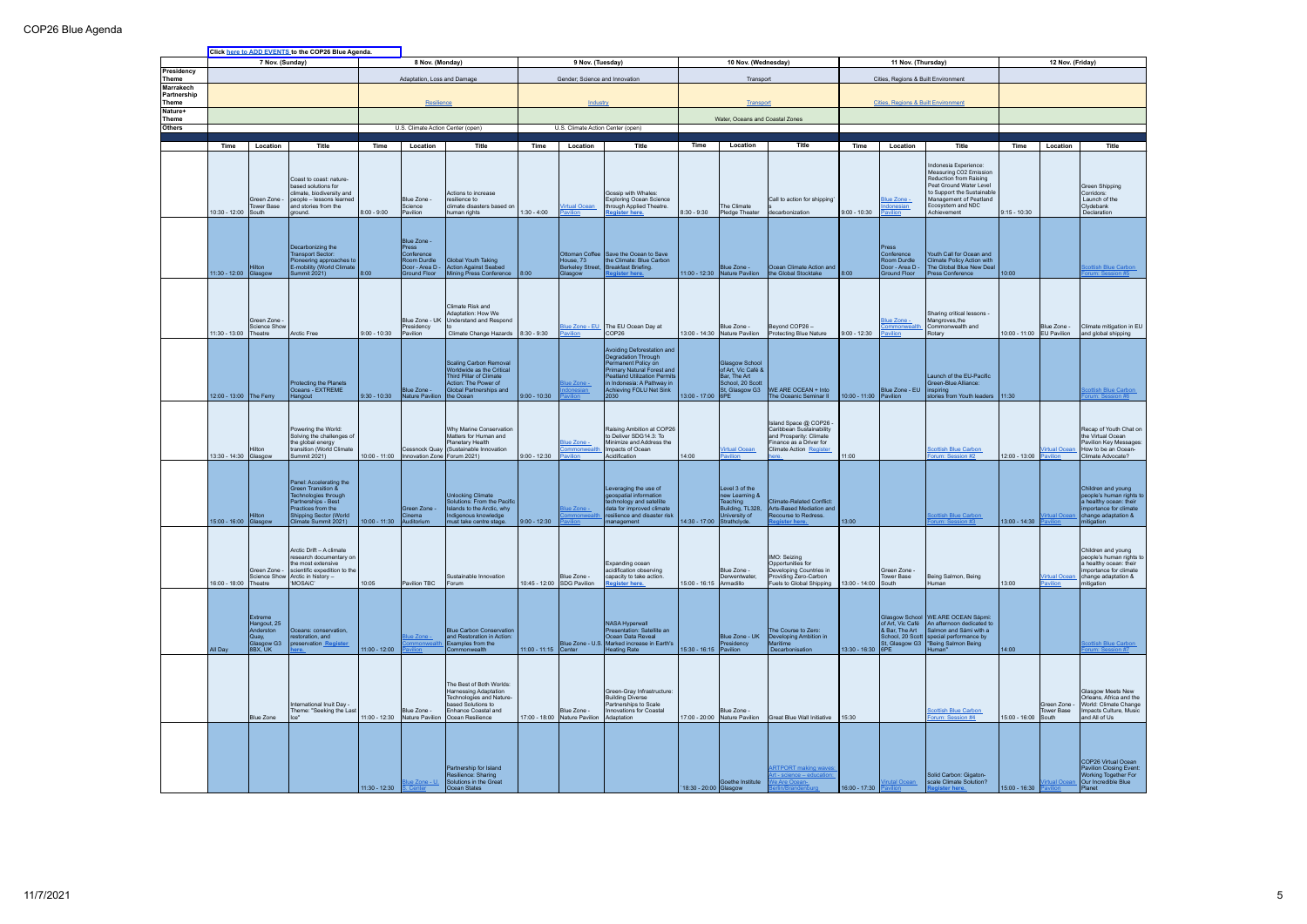|                    | Click here to ADD EVENTS to the COP26 Blue Agenda.<br>7 Nov. (Sunday) |          |       | 8 Nov. (Monday)                 |                                                       |                                                                                          | 9 Nov. (Tuesday) |                                   | 10 Nov. (Wednesday) |      |                                 | 11 Nov. (Thursday) |      |                                                |                      | 12 Nov. (Friday) |          |              |
|--------------------|-----------------------------------------------------------------------|----------|-------|---------------------------------|-------------------------------------------------------|------------------------------------------------------------------------------------------|------------------|-----------------------------------|---------------------|------|---------------------------------|--------------------|------|------------------------------------------------|----------------------|------------------|----------|--------------|
|                    |                                                                       |          |       |                                 |                                                       |                                                                                          |                  |                                   |                     |      |                                 |                    |      |                                                |                      |                  |          |              |
| Presidency         |                                                                       |          |       |                                 |                                                       |                                                                                          |                  |                                   |                     |      |                                 |                    |      |                                                |                      |                  |          |              |
| Theme<br>Marrakech |                                                                       |          |       |                                 | Adaptation, Loss and Damage                           |                                                                                          |                  | Gender; Science and Innovation    |                     |      | Transport                       |                    |      | Cities, Regions & Built Environment            |                      |                  |          |              |
| Partnership        |                                                                       |          |       |                                 |                                                       |                                                                                          |                  |                                   |                     |      |                                 |                    |      |                                                |                      |                  |          |              |
| <b>Theme</b>       |                                                                       |          |       |                                 | Resilience                                            |                                                                                          |                  | Industry                          |                     |      | <b>Transport</b>                |                    |      | <b>Cities, Regions &amp; Built Environment</b> |                      |                  |          |              |
| Nature+            |                                                                       |          |       |                                 |                                                       |                                                                                          |                  |                                   |                     |      |                                 |                    |      |                                                |                      |                  |          |              |
| <b>Theme</b>       |                                                                       |          |       |                                 |                                                       |                                                                                          |                  |                                   |                     |      | Water, Oceans and Coastal Zones |                    |      |                                                |                      |                  |          |              |
| Others             |                                                                       |          |       |                                 | U.S. Climate Action Center (open)                     |                                                                                          |                  | U.S. Climate Action Center (open) |                     |      |                                 |                    |      |                                                |                      |                  |          |              |
|                    | Time                                                                  | Location | Title | Time                            | Location                                              | <b>Title</b>                                                                             | Time             | Location                          | Title               | Time | Location                        | Title              | Time | Location                                       | Title                | Time             | Location | <b>Title</b> |
|                    |                                                                       |          |       |                                 |                                                       |                                                                                          |                  |                                   |                     |      |                                 |                    |      |                                                |                      |                  |          |              |
|                    |                                                                       |          |       |                                 |                                                       |                                                                                          |                  |                                   |                     |      |                                 |                    |      |                                                |                      |                  |          |              |
|                    |                                                                       |          |       |                                 |                                                       |                                                                                          |                  |                                   |                     |      |                                 |                    |      |                                                |                      |                  |          |              |
|                    |                                                                       |          |       |                                 |                                                       | Pathways Towards a Zero<br>Carbon Electric Future:                                       |                  |                                   |                     |      |                                 |                    |      |                                                |                      |                  |          |              |
|                    |                                                                       |          |       |                                 |                                                       |                                                                                          |                  |                                   |                     |      |                                 |                    |      |                                                |                      |                  |          |              |
|                    |                                                                       |          |       |                                 |                                                       | Transforming the grid and<br>Power-to-X technologies<br>(World Climate Summit            |                  |                                   |                     |      |                                 |                    |      |                                                |                      |                  |          |              |
|                    |                                                                       |          |       |                                 | 11:30 - 12:30   Hilton Glasgow 2021)                  |                                                                                          |                  |                                   |                     |      |                                 |                    |      | 16:45 - 18:00 Pavilion TBC                     | UN Oceans Side Event |                  |          |              |
|                    |                                                                       |          |       |                                 |                                                       |                                                                                          |                  |                                   |                     |      |                                 |                    |      |                                                |                      |                  |          |              |
|                    |                                                                       |          |       |                                 |                                                       |                                                                                          |                  |                                   |                     |      |                                 |                    |      |                                                |                      |                  |          |              |
|                    |                                                                       |          |       |                                 |                                                       | Ocean Action is Climate                                                                  |                  |                                   |                     |      |                                 |                    |      |                                                |                      |                  |          |              |
|                    |                                                                       |          |       |                                 |                                                       | Action - Accelerating                                                                    |                  |                                   |                     |      |                                 |                    |      |                                                |                      |                  |          |              |
|                    |                                                                       |          |       |                                 | Blue Zone -                                           | resilience to secure a<br>sustainable future for                                         |                  |                                   |                     |      |                                 |                    |      |                                                |                      |                  |          |              |
|                    |                                                                       |          |       |                                 |                                                       | 12:00 - 13:30 Resilience Hub coastal communities                                         |                  |                                   |                     |      |                                 |                    |      |                                                |                      |                  |          |              |
|                    |                                                                       |          |       |                                 |                                                       |                                                                                          |                  |                                   |                     |      |                                 |                    |      |                                                |                      |                  |          |              |
|                    |                                                                       |          |       |                                 |                                                       |                                                                                          |                  |                                   |                     |      |                                 |                    |      |                                                |                      |                  |          |              |
|                    |                                                                       |          |       |                                 |                                                       |                                                                                          |                  |                                   |                     |      |                                 |                    |      |                                                |                      |                  |          |              |
|                    |                                                                       |          |       |                                 |                                                       | Investing in the Clean<br>Energy Innovations of<br>Tomorrow (World Climate               |                  |                                   |                     |      |                                 |                    |      |                                                |                      |                  |          |              |
|                    |                                                                       |          |       |                                 | 13:30 - 14:30   Hilton Glasgow                        | Summit 2021)                                                                             |                  |                                   |                     |      |                                 |                    |      |                                                |                      |                  |          |              |
|                    |                                                                       |          |       |                                 |                                                       |                                                                                          |                  |                                   |                     |      |                                 |                    |      |                                                |                      |                  |          |              |
|                    |                                                                       |          |       |                                 |                                                       |                                                                                          |                  |                                   |                     |      |                                 |                    |      |                                                |                      |                  |          |              |
|                    |                                                                       |          |       |                                 | Glasgow School<br>of Arts, Vic Café<br>& Bar, The Art |                                                                                          |                  |                                   |                     |      |                                 |                    |      |                                                |                      |                  |          |              |
|                    |                                                                       |          |       |                                 | School, 20                                            | WE ARE OCEAN & Into<br>The Oceanic @ COP26:<br>Screening of Into The<br>Oceanic creative |                  |                                   |                     |      |                                 |                    |      |                                                |                      |                  |          |              |
|                    |                                                                       |          |       |                                 | Scott St,                                             |                                                                                          |                  |                                   |                     |      |                                 |                    |      |                                                |                      |                  |          |              |
|                    |                                                                       |          |       | Glasgow G3<br>13:30 - 14:40 6PE |                                                       | documentary                                                                              |                  |                                   |                     |      |                                 |                    |      |                                                |                      |                  |          |              |
|                    |                                                                       |          |       |                                 |                                                       |                                                                                          |                  |                                   |                     |      |                                 |                    |      |                                                |                      |                  |          |              |
|                    |                                                                       |          |       |                                 |                                                       |                                                                                          |                  |                                   |                     |      |                                 |                    |      |                                                |                      |                  |          |              |
|                    |                                                                       |          |       |                                 | Side event:                                           |                                                                                          |                  |                                   |                     |      |                                 |                    |      |                                                |                      |                  |          |              |
|                    |                                                                       |          |       |                                 | Hidden Lane,<br>Finnieston                            |                                                                                          |                  |                                   |                     |      |                                 |                    |      |                                                |                      |                  |          |              |
|                    |                                                                       |          |       |                                 | Glasgow G3<br>8ND                                     | Bottom trawling and a<br>zero-carbon future: what<br>needs to change?<br>Register here.  |                  |                                   |                     |      |                                 |                    |      |                                                |                      |                  |          |              |
|                    |                                                                       |          |       | 14:00 - 15:30                   |                                                       |                                                                                          |                  |                                   |                     |      |                                 |                    |      |                                                |                      |                  |          |              |
|                    |                                                                       |          |       |                                 |                                                       |                                                                                          |                  |                                   |                     |      |                                 |                    |      |                                                |                      |                  |          |              |
|                    |                                                                       |          |       |                                 |                                                       |                                                                                          |                  |                                   |                     |      |                                 |                    |      |                                                |                      |                  |          |              |
|                    |                                                                       |          |       |                                 |                                                       |                                                                                          |                  |                                   |                     |      |                                 |                    |      |                                                |                      |                  |          |              |
|                    |                                                                       |          |       |                                 |                                                       |                                                                                          |                  |                                   |                     |      |                                 |                    |      |                                                |                      |                  |          |              |
|                    |                                                                       |          |       |                                 |                                                       |                                                                                          |                  |                                   |                     |      |                                 |                    |      |                                                |                      |                  |          |              |
|                    |                                                                       |          |       |                                 |                                                       |                                                                                          |                  |                                   |                     |      |                                 |                    |      |                                                |                      |                  |          |              |
|                    |                                                                       |          |       | 14:00                           |                                                       | Blue Zone - U.<br>S. Climate Carbon Habitats of the Action Center Southern Ocean         |                  |                                   |                     |      |                                 |                    |      |                                                |                      |                  |          |              |
|                    |                                                                       |          |       |                                 |                                                       |                                                                                          |                  |                                   |                     |      |                                 |                    |      |                                                |                      |                  |          |              |
|                    |                                                                       |          |       |                                 |                                                       |                                                                                          |                  |                                   |                     |      |                                 |                    |      |                                                |                      |                  |          |              |
|                    |                                                                       |          |       |                                 |                                                       |                                                                                          |                  |                                   |                     |      |                                 |                    |      |                                                |                      |                  |          |              |
|                    |                                                                       |          |       |                                 |                                                       |                                                                                          |                  |                                   |                     |      |                                 |                    |      |                                                |                      |                  |          |              |
|                    |                                                                       |          |       |                                 |                                                       |                                                                                          |                  |                                   |                     |      |                                 |                    |      |                                                |                      |                  |          |              |
|                    |                                                                       |          |       |                                 | Blue Zone - U.<br>S. Center                           | Climate Services for                                                                     |                  |                                   |                     |      |                                 |                    |      |                                                |                      |                  |          |              |
|                    |                                                                       |          |       | 15:00 - 16:00 Pavilion          |                                                       | <b>Decision Makers</b>                                                                   |                  |                                   |                     |      |                                 |                    |      |                                                |                      |                  |          |              |
|                    |                                                                       |          |       |                                 |                                                       |                                                                                          |                  |                                   |                     |      |                                 |                    |      |                                                |                      |                  |          |              |
|                    |                                                                       |          |       |                                 |                                                       |                                                                                          |                  |                                   |                     |      |                                 |                    |      |                                                |                      |                  |          |              |
|                    |                                                                       |          |       |                                 |                                                       |                                                                                          |                  |                                   |                     |      |                                 |                    |      |                                                |                      |                  |          |              |
|                    |                                                                       |          |       |                                 |                                                       |                                                                                          |                  |                                   |                     |      |                                 |                    |      |                                                |                      |                  |          |              |
|                    |                                                                       |          |       |                                 |                                                       |                                                                                          |                  |                                   |                     |      |                                 |                    |      |                                                |                      |                  |          |              |
|                    |                                                                       |          |       |                                 | Blue Zone -                                           |                                                                                          |                  |                                   |                     |      |                                 |                    |      |                                                |                      |                  |          |              |
|                    |                                                                       |          |       |                                 | Benelux                                               | Impacts and lessons from<br>the BNCFF                                                    |                  |                                   |                     |      |                                 |                    |      |                                                |                      |                  |          |              |
|                    |                                                                       |          |       | 15:45 - 17:00 Pavilion          |                                                       |                                                                                          |                  |                                   |                     |      |                                 |                    |      |                                                |                      |                  |          |              |
|                    |                                                                       |          |       |                                 |                                                       |                                                                                          |                  |                                   |                     |      |                                 |                    |      |                                                |                      |                  |          |              |
|                    |                                                                       |          |       |                                 |                                                       |                                                                                          |                  |                                   |                     |      |                                 |                    |      |                                                |                      |                  |          |              |
|                    |                                                                       |          |       |                                 |                                                       |                                                                                          |                  |                                   |                     |      |                                 |                    |      |                                                |                      |                  |          |              |
|                    |                                                                       |          |       |                                 |                                                       | Bottom-Up Approach to<br>Realize Carbon Neutrality                                       |                  |                                   |                     |      |                                 |                    |      |                                                |                      |                  |          |              |
|                    |                                                                       |          |       |                                 | Blue Zone -                                           | at a Large-Scale Existing<br>Community in Coastal                                        |                  |                                   |                     |      |                                 |                    |      |                                                |                      |                  |          |              |
|                    |                                                                       |          |       | 16:45 - 18:00 Studio 2          | Multimedia                                            | China                                                                                    |                  |                                   |                     |      |                                 |                    |      |                                                |                      |                  |          |              |
|                    |                                                                       |          |       |                                 |                                                       |                                                                                          |                  |                                   |                     |      |                                 |                    |      |                                                |                      |                  |          |              |
|                    |                                                                       |          |       |                                 |                                                       |                                                                                          |                  |                                   |                     |      |                                 |                    |      |                                                |                      |                  |          |              |
|                    |                                                                       |          |       |                                 |                                                       |                                                                                          |                  |                                   |                     |      |                                 |                    |      |                                                |                      |                  |          |              |
|                    |                                                                       |          |       |                                 |                                                       | Utilization of satellite data                                                            |                  |                                   |                     |      |                                 |                    |      |                                                |                      |                  |          |              |
|                    |                                                                       |          |       |                                 |                                                       | and sustainable tropical<br>peatlands management<br>through Japan Industrial-            |                  |                                   |                     |      |                                 |                    |      |                                                |                      |                  |          |              |
|                    |                                                                       |          |       |                                 | Blue Zone -<br>Japanese                               | Government-Academia                                                                      |                  |                                   |                     |      |                                 |                    |      |                                                |                      |                  |          |              |
|                    |                                                                       |          |       | 17:00 - 18:30 Pavilion          |                                                       | Collaboration                                                                            |                  |                                   |                     |      |                                 |                    |      |                                                |                      |                  |          |              |
|                    |                                                                       |          |       |                                 |                                                       |                                                                                          |                  |                                   |                     |      |                                 |                    |      |                                                |                      |                  |          |              |
|                    |                                                                       |          |       |                                 |                                                       |                                                                                          |                  |                                   |                     |      |                                 |                    |      |                                                |                      |                  |          |              |
|                    |                                                                       |          |       |                                 |                                                       |                                                                                          |                  |                                   |                     |      |                                 |                    |      |                                                |                      |                  |          |              |
|                    |                                                                       |          |       |                                 |                                                       | Feature Film: 'The Salt In                                                               |                  |                                   |                     |      |                                 |                    |      |                                                |                      |                  |          |              |
|                    |                                                                       |          |       |                                 | Green Zone -                                          | Our Waters', an epic tale                                                                |                  |                                   |                     |      |                                 |                    |      |                                                |                      |                  |          |              |
|                    |                                                                       |          |       | 18:00 - 20:30 Auditorium        | Cinema                                                | from Bangladesh's climate<br>frontlines                                                  |                  |                                   |                     |      |                                 |                    |      |                                                |                      |                  |          |              |